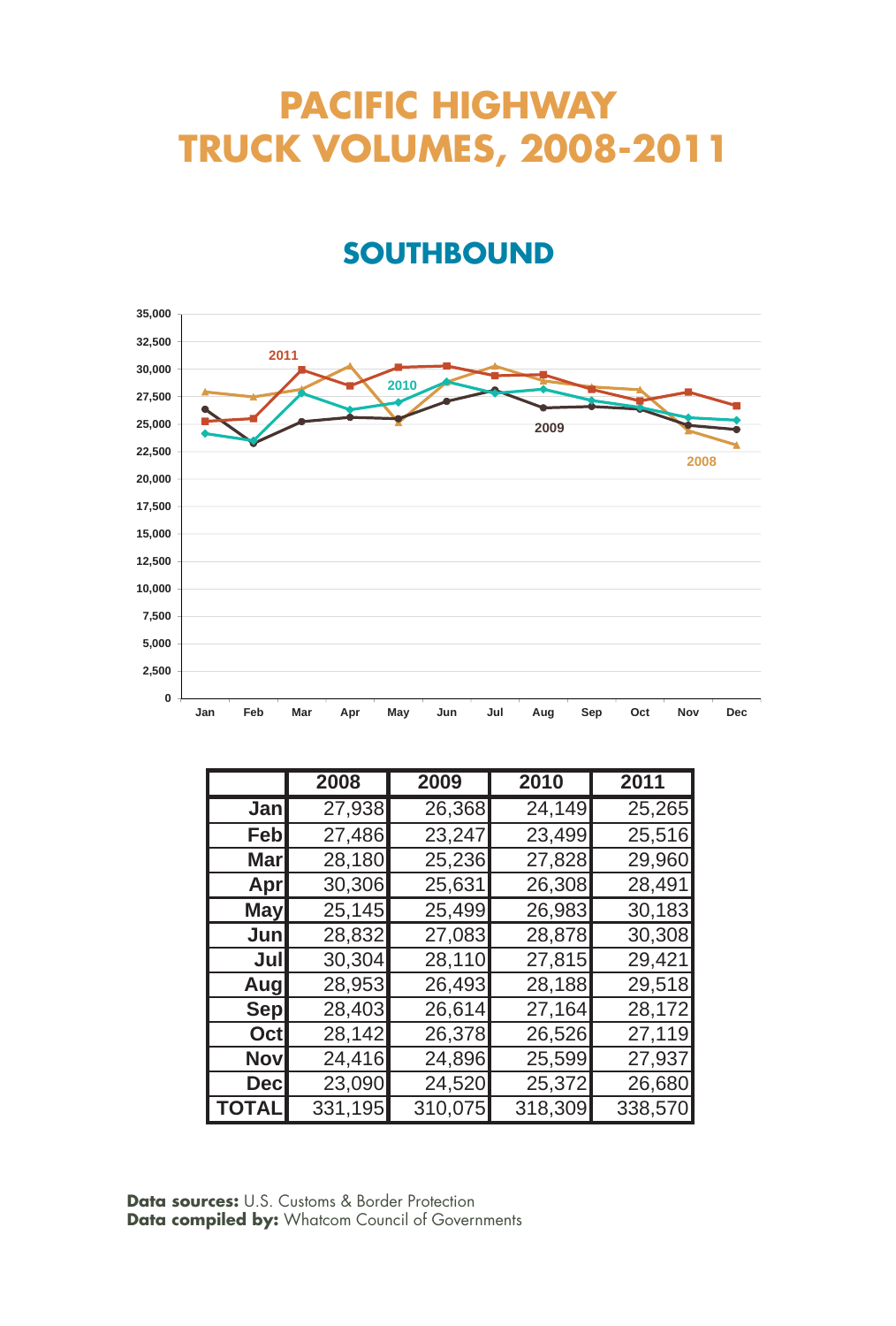# **PACIFIC HIGHWAY TRUCK VOLUMES, 2008-2011**

#### **NORTHBOUND**



|             | 2008    | 2009    | 2010    | 2011    |
|-------------|---------|---------|---------|---------|
| Jan         | 30,139  | 25,972  | 26,050  | 29,095  |
| Febl        | 29,384  | 24,099  | 26,664  | 28,630  |
| Marl        | 30,557  | 26,055  | 29,642  | 32,663  |
| Apr         | 32,853  | 26,374  | 28,713  | 30,680  |
| May         | 32,042  | 26,826  | 29,469  | 31,001  |
| Junl        | 31,247  | 27,740  | 31,305  | 32,574  |
| Jul         | 31,821  | 28,194  | 29,632  | 30,922  |
| Augl        | 30,847  | 27,673  | 31,168  | 33,174  |
| Sep         | 28,691  | 27,090  | 30,187  | 31,072  |
| Oct         | 29,946  | 27,464  | 28,289  | 31,129  |
| <b>Nov</b>  | 25,121  | 26,227  | 28,045  | 29,962  |
| <b>Decl</b> | 23,732  | 25,993  | 29,059  | 28,921  |
| TOTAL       | 356,380 | 319,707 | 348,223 | 369,823 |

**Data sources:** Canada Border Services Agency **Data compiled by:** Whatcom Council of Governments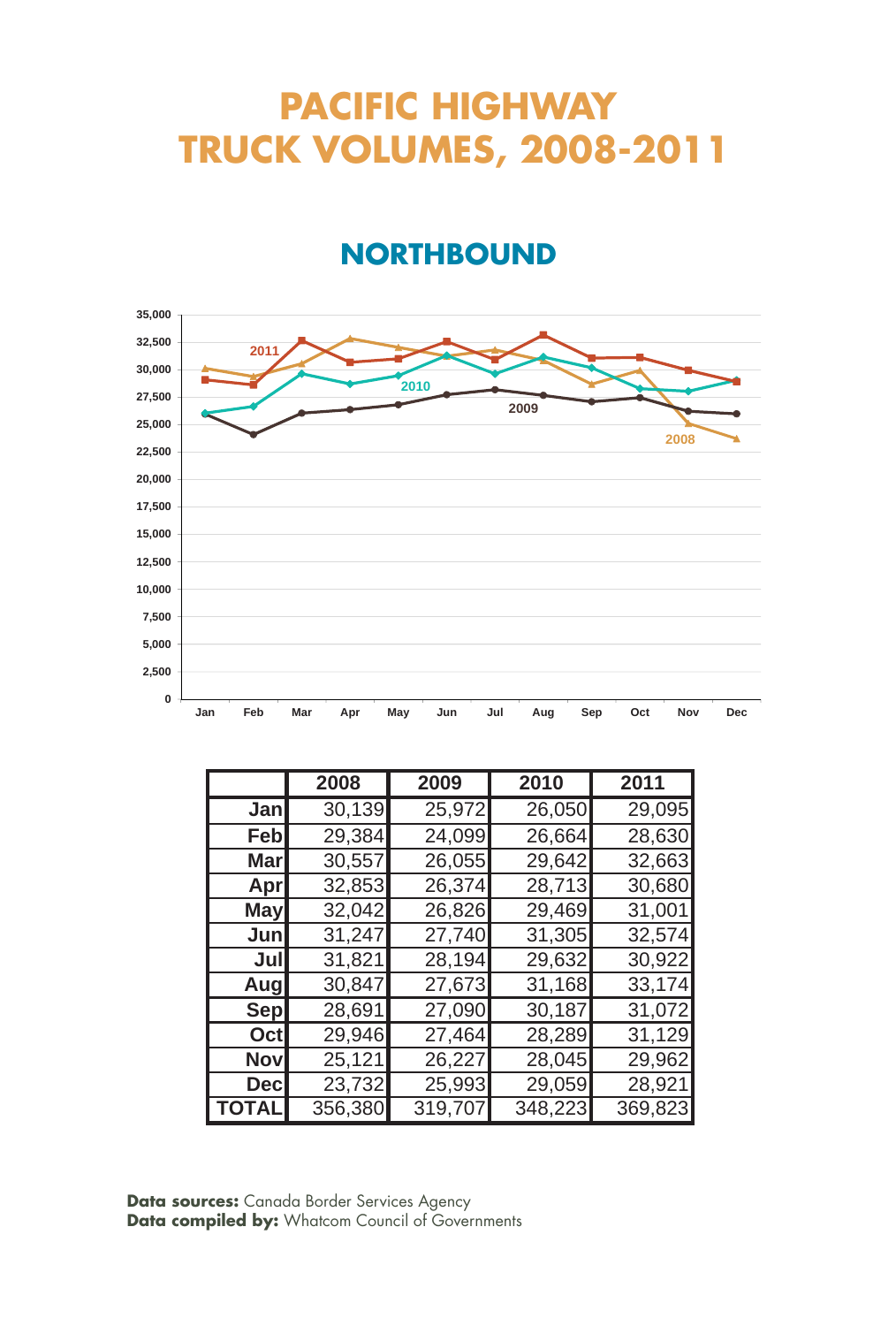# **LYNDEN/ALDERGROVE TRUCK VOLUMES, 2008-2011**

#### **SOUTHBOUND**



|            | 2008   | 2009   | 2010   | 2011   |
|------------|--------|--------|--------|--------|
| Jan        | 4,306  | 6,452  | 3,520  | 3,431  |
| Feb        | 4,381  | 3,628  | 3,885  | 3,837  |
| Mar        | 4,693  | 4,043  | 4,569  | 4,383  |
| Apr        | 5,154  | 4,359  | 3,990  | 3,899  |
| May        | 4,865  | 3,790  | 4,136  | 3,768  |
| Jun        | 4,778  | 4,313  | 4,600  | 3,979  |
| Jul        | 8,742  | 2,305  | 4,477  | 3,290  |
| Aug        | 4,316  | 3,347  | 4,067  | 3,077  |
| <b>Sep</b> | 4,402  | 3,705  | 4,354  | 3,879  |
| Oct        | 4,896  | 4,047  | 4,247  | 4,793  |
| Nov        | 3,563  | 3,579  | 3,894  | 3,499  |
| <b>Dec</b> | 3,059  | 3,559  | 3,745  | 3,371  |
| TOTAL      | 57,155 | 47,127 | 49,484 | 45,206 |

**Data sources:** U.S. Customs & Border Protection **Data compiled by:** Whatcom Council of Governments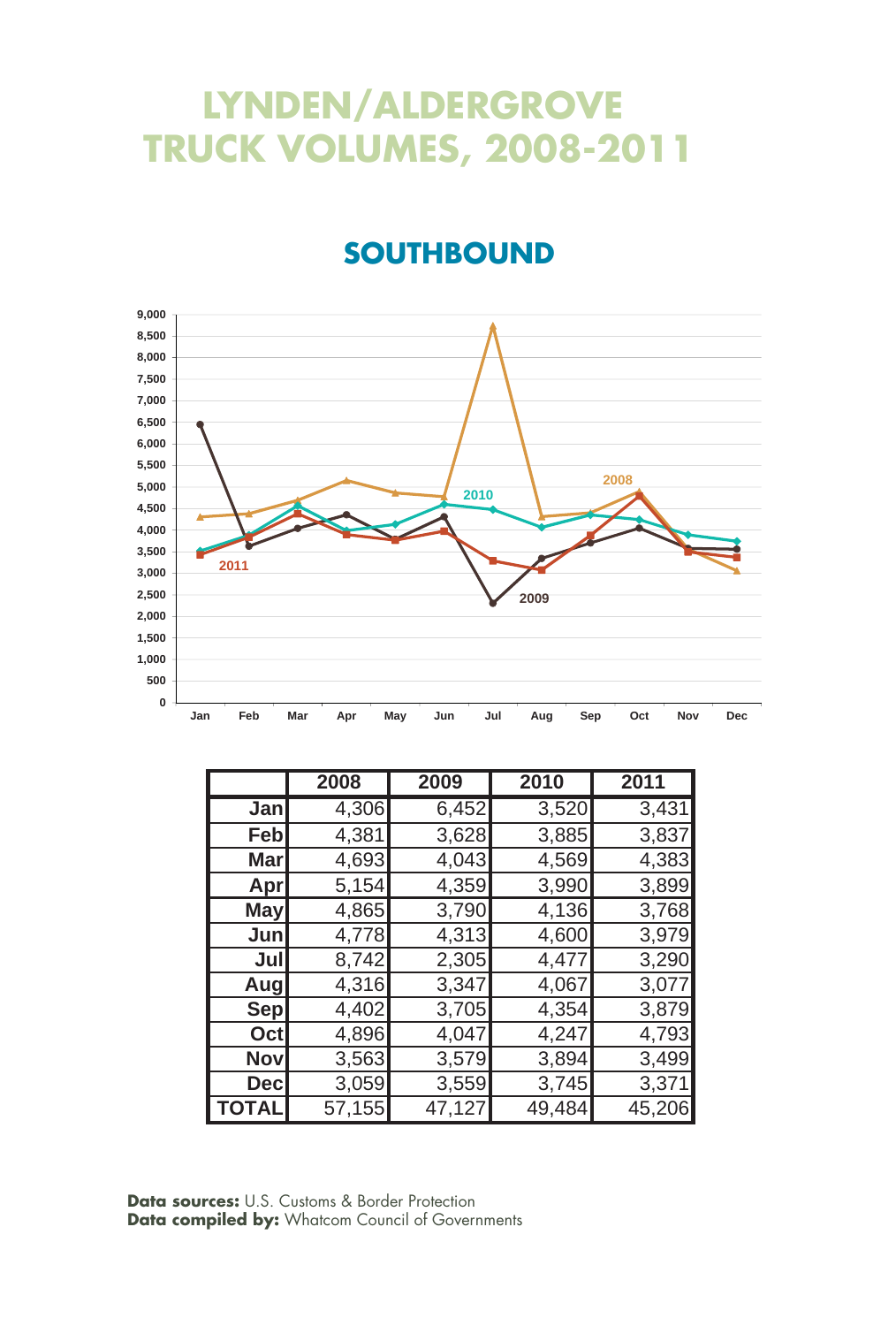# **LYNDEN/ALDERGROVE TRUCK VOLUMES, 2008-2011**

#### **NORTHBOUND**



|              | 2008   | 2009   | 2010   | 2011   |
|--------------|--------|--------|--------|--------|
| Jan          | 6,572  | 5,470  | 5,366  | 1,060  |
| Feb          | 6,332  | 5,188  | 4,652  | 992    |
| Mar          | 6,656  | 5,365  | 5,159  | 1,481  |
| Apr          | 7,573  | 6,078  | 6,159  | 1,271  |
| May          | 6,438  | 5,252  | 5,576  | 1,310  |
| Jun          | 6,304  | 6,016  | 6,022  | 1,231  |
| Jul          | 5,336  | 5,836  | 4,826  | 1,002  |
| Aug          | 5,770  | 6,236  | 2,556  | 1,319  |
| Sep          | 5,836  | 4,375  | 1,587  | 1,264  |
| Oct          | 7,129  | 6,293  | 1,704  | 1,394  |
| <b>Nov</b>   | 5,402  | 4,902  | 1,199  | 1,149  |
| <b>Dec</b>   | 4,692  | 4,464  | 1,011  | 1,063  |
| <b>TOTAL</b> | 74,040 | 65,475 | 45,817 | 14,536 |

**Data sources:** Canada Border Services Agency Data compiled by: Whatcom Council of Governments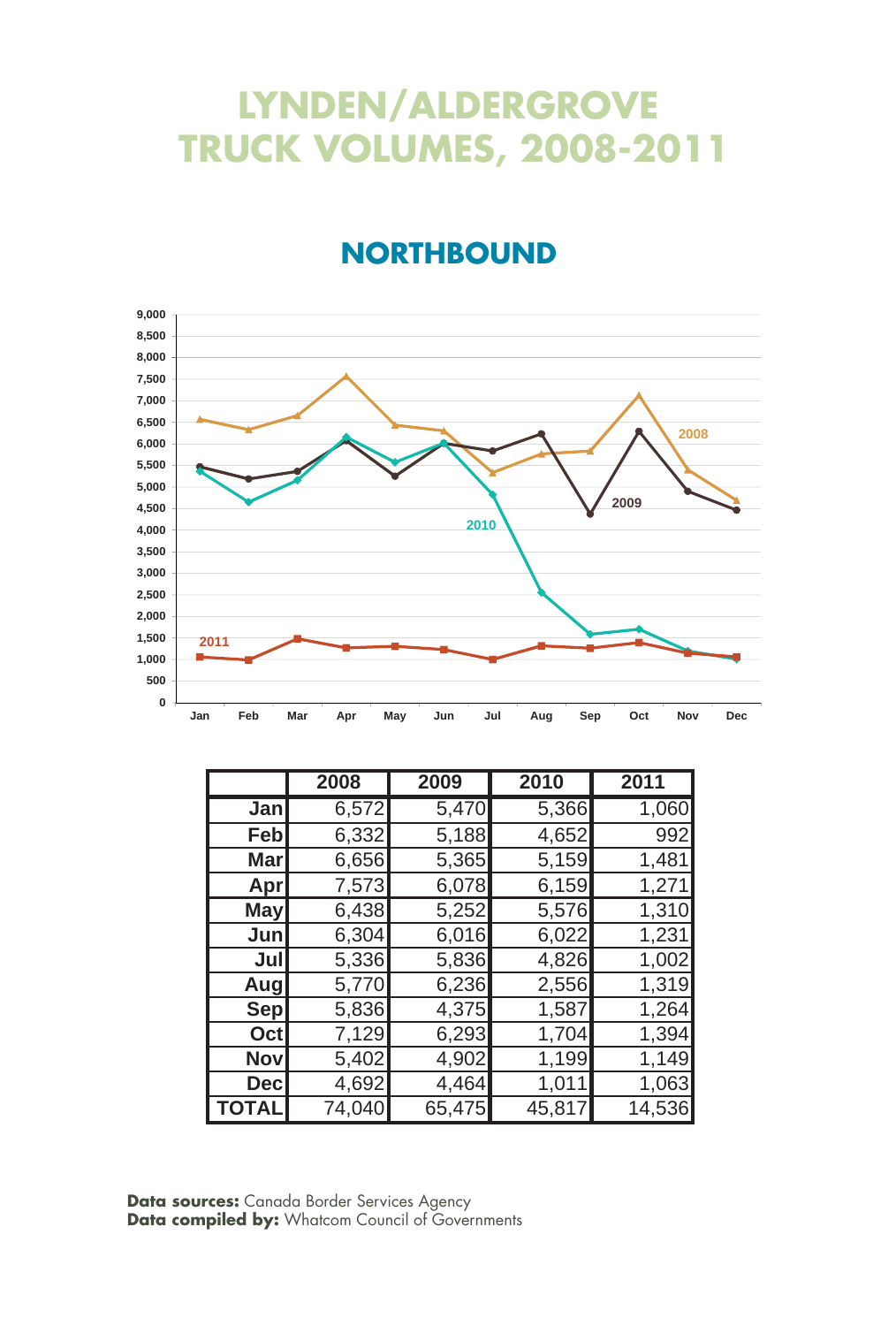# **SUMAS/ABB-HUNTINGDON TRUCK VOLUMES, 2008-2011**

#### **SOUTHBOUND**



|            | 2008                | 2009    | 2010    | 2011    |
|------------|---------------------|---------|---------|---------|
| Jan        | $\overline{10,}168$ | 8,545   | 10,632  | 10,410  |
| Febl       | 10,703              | 9,201   | 10,550  | 10,822  |
| Mar        | 11,399              | 10,629  | 13,037  | 12,876  |
| Apr        | 11,981              | 11,064  | 12,895  | 11,922  |
| <b>May</b> | 12,546              | 10,029  | 12,500  | 12,166  |
| Jun        | 12,089              | 11,729  | 13,817  | 12,408  |
| Jul        | 11,854              | 13,095  | 12,106  | 11,581  |
| Aug        | 11,904              | 11,847  | 12,721  | 11,966  |
| Sep        | 10,734              | 11,247  | 11,923  | 11,951  |
| Oct        | 11,517              | 11,077  | 11,161  | 11,621  |
| <b>Nov</b> | 9,034               | 10,107  | 10,524  | 10,584  |
| <b>Dec</b> | 7,969               | 9,669   | 10,277  | 10,012  |
| l TOTAL    | 131,898             | 128,239 | 142,143 | 138,319 |

**Data sources:** U.S. Customs & Border Protection **Data compiled by:** Whatcom Council of Governments